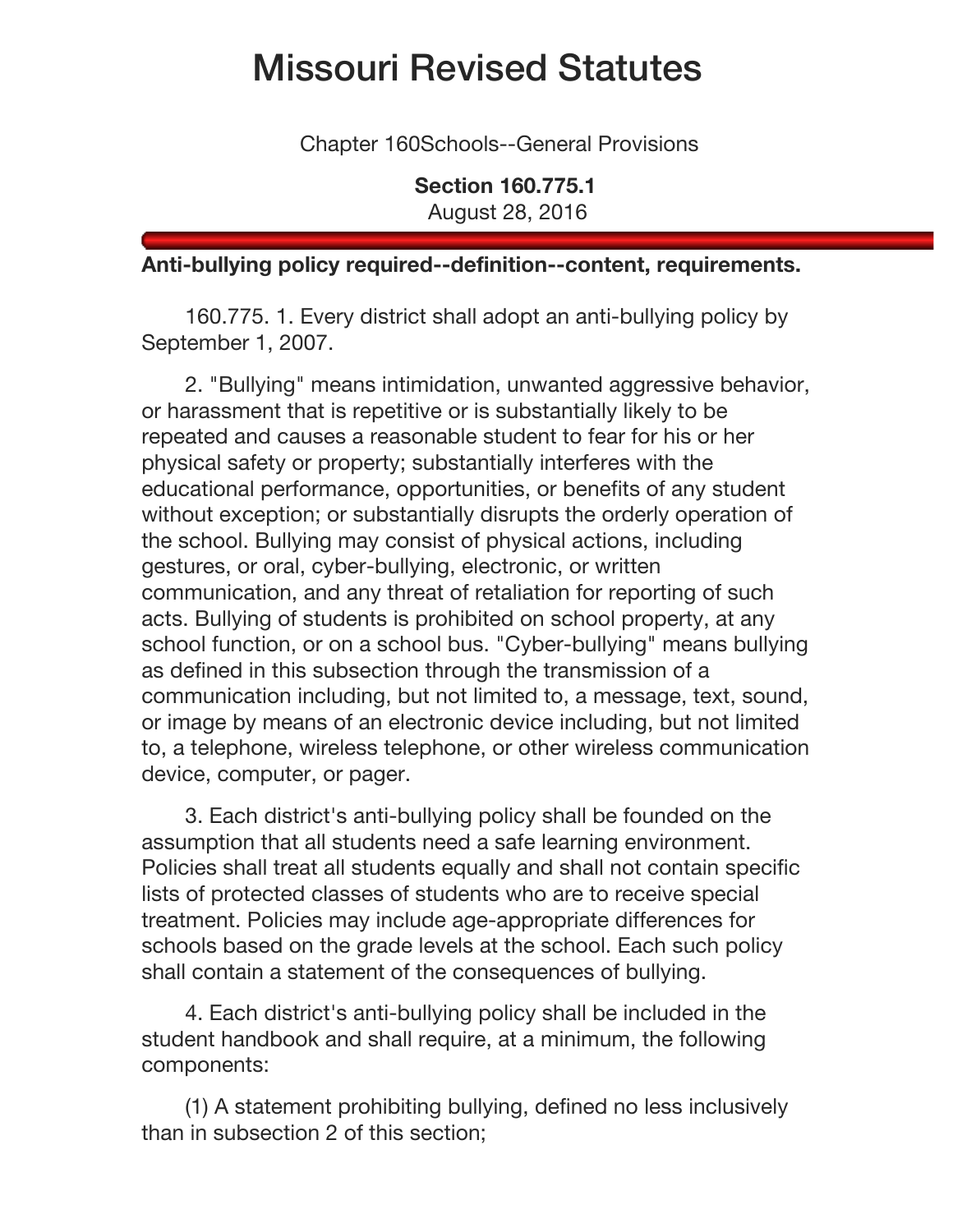(2) A statement requiring district employees to report any instance of bullying of which the employee has firsthand knowledge. The policy shall require a district employee who witnesses an incident of bullying to report the incident to the district's designated individual at the school within two school days of the employee witnessing the incident;

(3) A procedure for reporting an act of bullying. The policy shall also include a statement requiring that the district designate an individual at each school in the district to receive reports of incidents of bullying. Such individual shall be a district employee who is teacher level staff or above;

(4) A procedure for prompt investigation of reports of violations and complaints, identifying one or more employees responsible for the investigation including, at a minimum, the following requirements:

(a) Within two school days of a report of an incident of bullying being received, the school principal, or his or her designee, shall initiate an investigation of the incident;

(b) The school principal may appoint other school staff to assist with the investigation; and

(c) The investigation shall be completed within ten school days from the date of the written report unless good cause exists to extend the investigation;

(5) A statement that prohibits reprisal or retaliation against any person who reports an act of bullying and the consequence and appropriate remedial action for a person who engages in reprisal or retaliation;

(6) A statement of how the policy is to be publicized; and

(7) A process for discussing the district's anti-bullying policy with students and training school employees and volunteers who have significant contact with students in the requirements of the policy, including, at a minimum, the following statements:

(a) The school district shall provide information and appropriate training to the school district staff who have significant contact with students regarding the policy;

(b) The school district shall give annual notice of the policy to